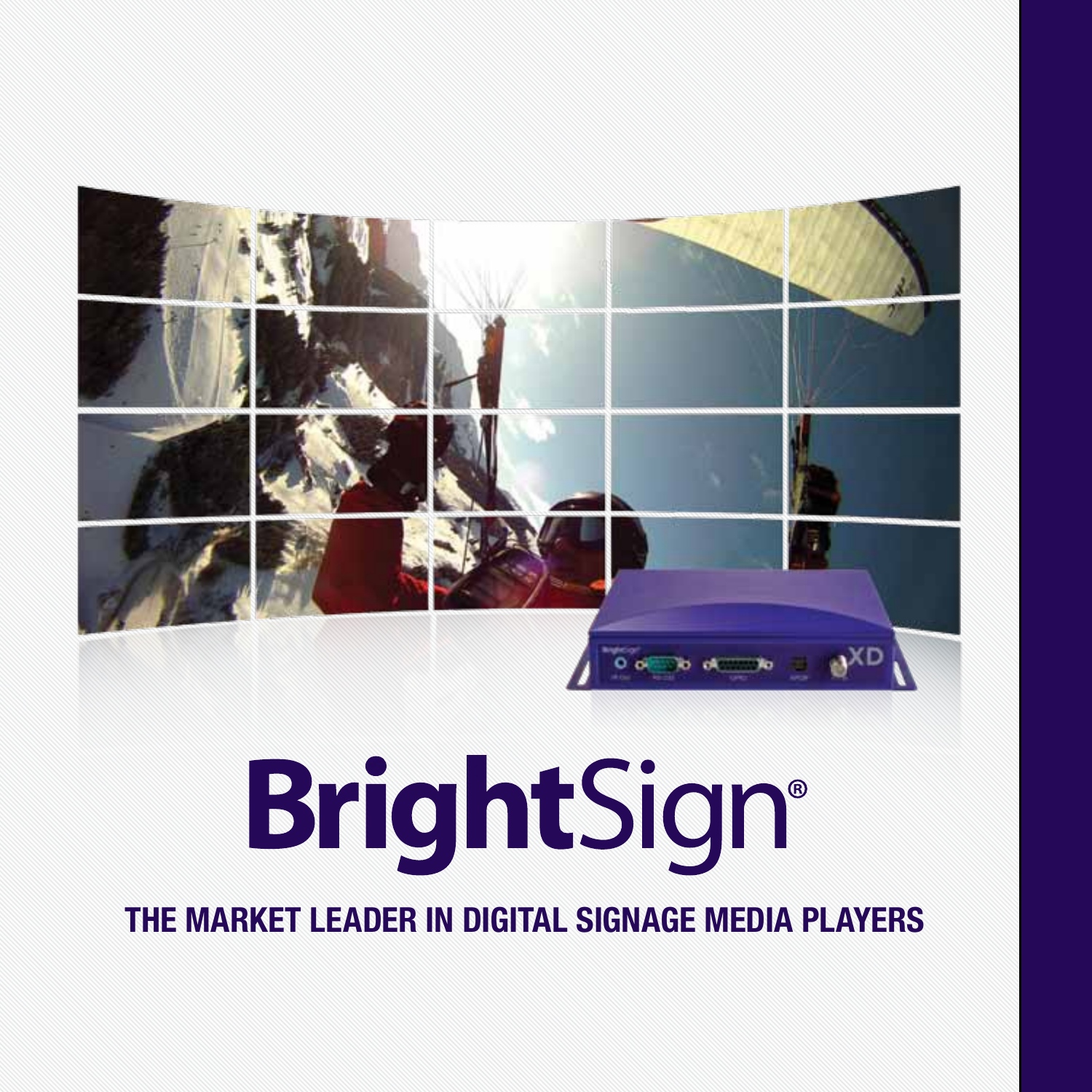# **everything you need for sophisticated digital signage**

#### **Powerful Performance And Reliability**

Designed exclusively for digital signage, BrightSign's slim OS delivers superior signage capabilities and exceptional Full HD video quality with a solid-state platform you can depend on. This PC-less solution delivers the absolute highest standard of reliability and affordability. Plus, our green, energy-efficient device consumes less power to help keep operating costs down.



#### **Easy To Use, Sophisticated Features**

Full HD 1080p60 video, Live HDTV and Live Text, HTML5, powerful video decode and scaling technology, advanced interactive options. With BrightSign, you get dynamic results without difficulty. Bypass the digital signage learning curve completely with BrightSign's abundant, easy-to-use features and simple presentation creation tools for building multi-screen video walls, multi-zone screen layouts and more. Hook your audience with dynamic content integration and engaging interactive controls. BrightSign's abundance of sophisticated features means that you'll be limited only by your imagination.

#### **All Inclusive Options**

All BrightSign models include free BrightAuthor software, providing an easy way to create and publish presentations using an intuitive drag and drop interface. Our network-enabled models include free networking solutions as well as options for measurement and feedback reports, content management and network administration tools. With a wide range of networking options and feature-rich software available in multiple languages, BrightSign offers the best-equipped signage solution on the market today.

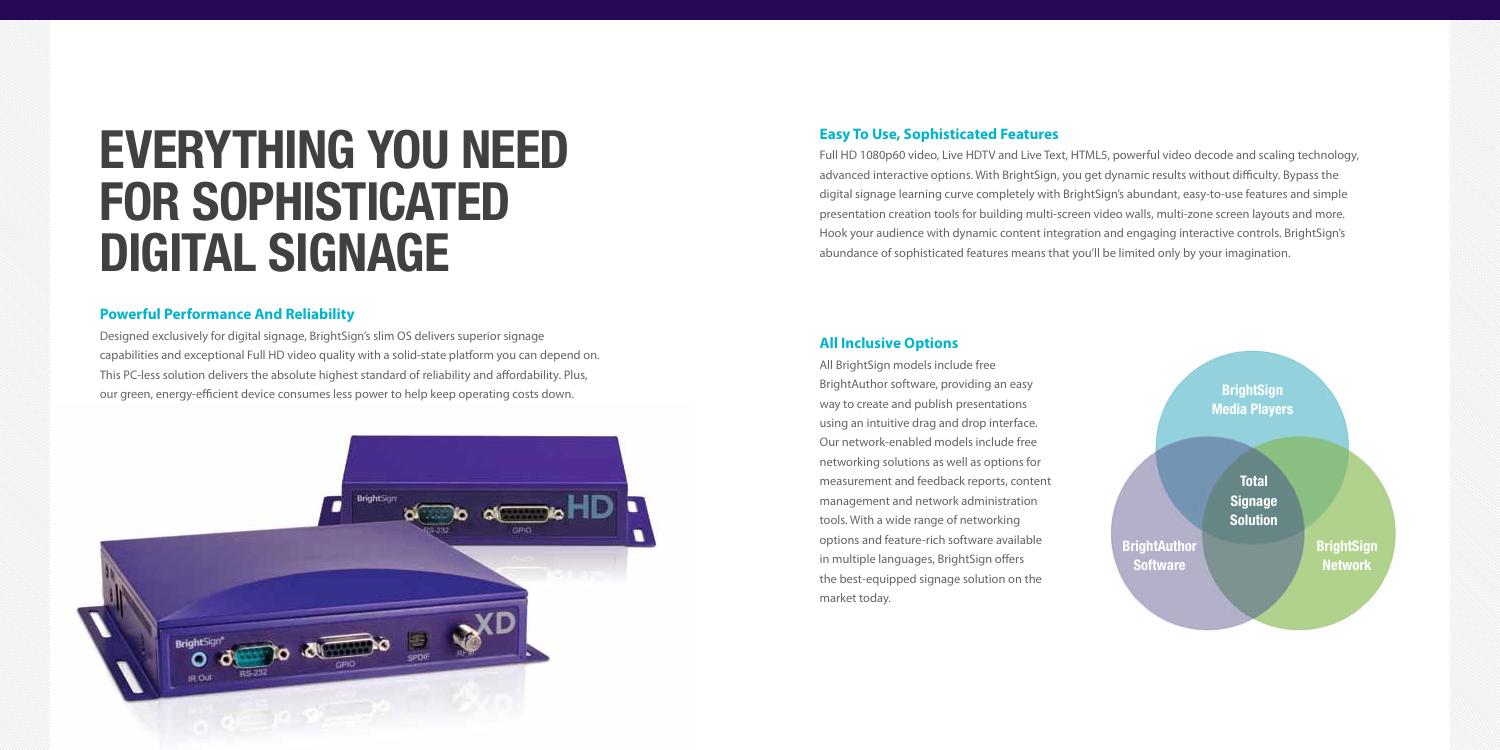## **exceptional capabilities. Infinite possibilities.**



#### **Powerful Video Engine**

BrightSign XD models feature an advanced video decoding engine with superior scaling technology that delivers pristine 1080p60 video, and uncompromised decoding capable of playing two 1080p60 videos or several lower resolution videos simultaneously, as well as 3D content.

#### **Live HDTV**

BrightSign XD brings Live HDTV to your signage with an ATSC/Clear QAM tuner that plays cable TV or closed circuit TV broadcasts, and an HDMI input that plays any broadcast content – even protected HDCP content.

#### **HTML5**

Now web designers can easily build content to run on BrightSign XD using the development tools they know well.



6

#### **Video Walls**

Synchronized playback between multiple video displays including non-standard display shapes and mixed screen orientation can be coordinated with lighting systems and music to create immersive experiences.

**Zones**

Playback multiple content types and multiple videos on a single screen using zones. You can even play video and audio playlists independently from a single player.



#### **Interactivity**

Trigger playback from virtually any type of interactive device including barcode scanners, motion sensors, RFID, GPIO, USB button controls, touch screens, mice and much more!



#### **Touch & Swipe**

**UDP Control**

BrightSign's touch screen support now includes the popular 'swipe' interactivity, and only BrightSign includes the free BrightAuthor software to easily create these interactive playlists and touch areas using a simple visual-based drawing tool.

Interact with signage via mobile devices, deliver emergency messaging, integrate



#### **RSS & Social Media Feeds**

with databases, show controllers, etc.

Live RSS, Twitter and Flickr feeds can be displayed to link your signage to literally any RSS data feed available.



#### **Live Text**

Live Text fields can be integrated anywhere in your presentation to instantly update content without republishing the entire presentation. Perfect for menu board pricing, waitlists, transportation schedules and more!



#### **Geo-Fencing**

Play content targeted to the current location of your moving digital signage! Simply install a GPS dongle in the BrightSign USB port, identify your geocoordinates using Google maps, assign an interactive playlist to the geo-fenced area as a trigger event, and go!

#### **IP Streaming**

Connect to streaming media sources including IP cameras to play Full HD video and audio in full screen or zoned layouts.

#### **Networking**



 $\bar{\mathbb{S}}$ 

BrightSign's networked models make it easy to update content, playback live content, monitor and manage your digital signs remotely.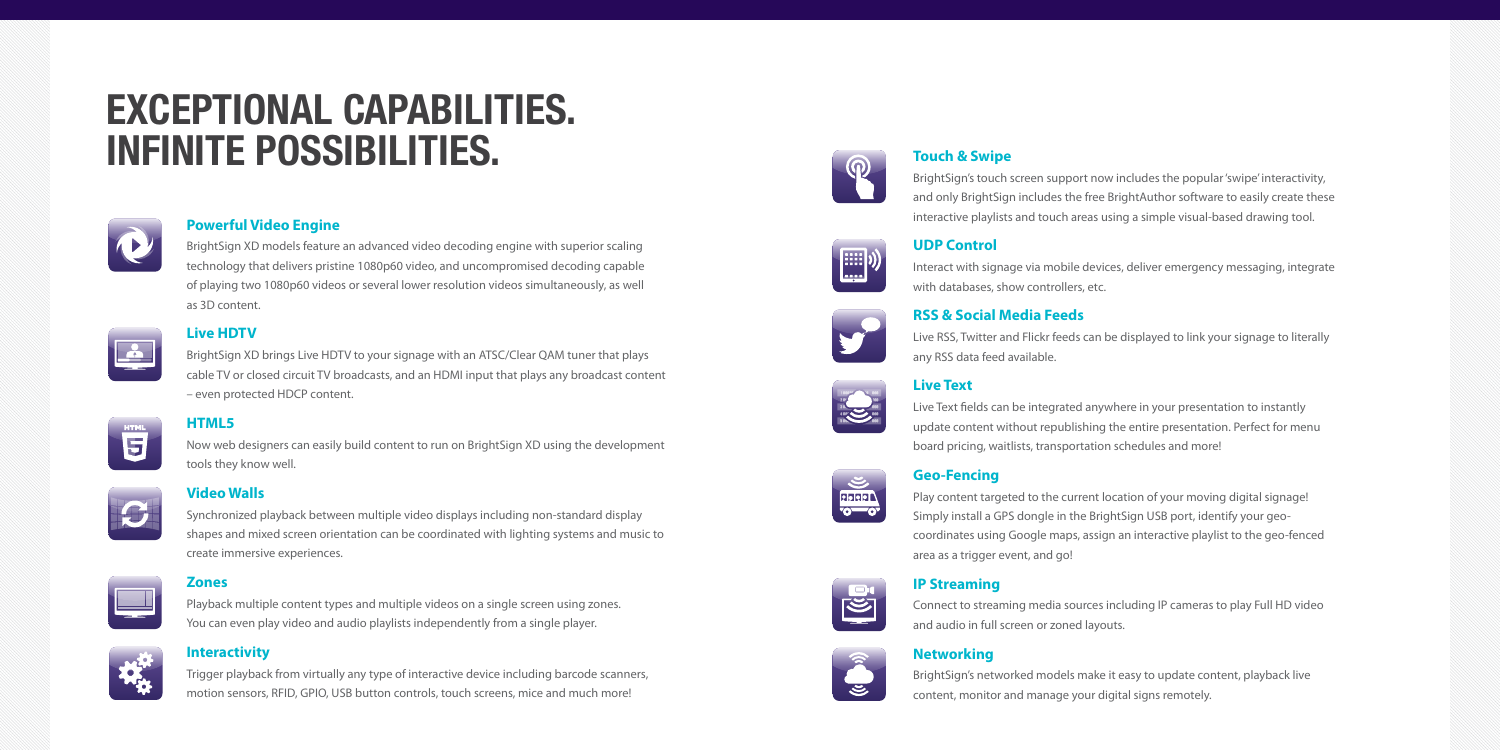### **Brightsign XD Brightsign HD EXCEPTIONAL PERFORMANCE. ENGAGING SOPHISTICATION.**

Introducing the industry's first line of solid-state digital sign players with PC-class performance. State-of-the-art technology includes an advanced video decoding engine with superior scaling technology that delivers pristine 1080p60 video and supports 3D content. The video engine is capable of decoding two 1080p60 videos or several lower-resolution videos simultaneously. BrightSign XD brings Live HDTV to your signage using an ATSC/Clear QAM tuner or HDMI input. The ATSC tuner is used to play cable TV or closed circuit TV broadcasts, and the HDMI input to play any broadcast content – even HDCP protected content. All models support HTML5 so content creators can use familiar development tools. And BrightSign's usual touch-screen interactivity is enhanced with swipe/gesture control.



#### **XD230 Networked Player**

Powerful video engine capable of dual Full HD 1080p60 video decoding and simultaneous content playback from local, networked and streaming sources. Abundant content support including HTML5 and 3D content.

#### **XD1030 Networked Interactive Player**

All the features of XD230 plus a diverse range of interactive controls such as GPIO, serial, USB, UDP and mobile devices, for engaging interactive displays.

#### **XD1230 Networked Interactive Player with Live HDTV**

Includes all the features BrightSign offers plus Live HDTV playback, so you can play content from any broadcast channel (even HDCP protected content) via the HDMI input and content from cable TV or closed circuit TV broadcasts via the ATSC/Clear QAM tuner.

# **AFFORDABLE MEDIA PLAYERS DEPLOY WITH EASE AND OPERATE WITH CONFIDENCE**

The original BrightSign HD models are based on advanced technology that delivers highly reliable performance at a very affordable cost. Customers enjoy a powerful media-handling platform along with BrightSign's signature ease of use for simple plug and play content, robust interactive kiosks and dynamic live content features. BrightSign HD models support a wide variety of applications from standalone displays to networked solutions with engaging interactivity.



#### **HD120 Basic Interactive Player**

Bring your stand-alone display to life with our most affordable, Full HD solution that offers simple GPIO interactivity and our signature ease-of-use and integration.



#### **HD220 Networked Looping Player**

Enjoy easy, networked content updates and live data feeds along with flawless video playback and Ethernet synchronization.



#### **BRIGHTSIGN AU320**

#### **AU320 Commercial Audio Distribution**

Based on the BrightSign HD platform, the BrightSign AU320 is a commercial audio distribution and management system for music and messaging; easily synchronized with digital signage installations for a compelling audio/video experience.



### **HD1020 Networked Interactive Player**

Engage your audience with a wide range of interactive options using GPIO, USB, serial and UDP commands, while delivering networked content for a truly impressive display.





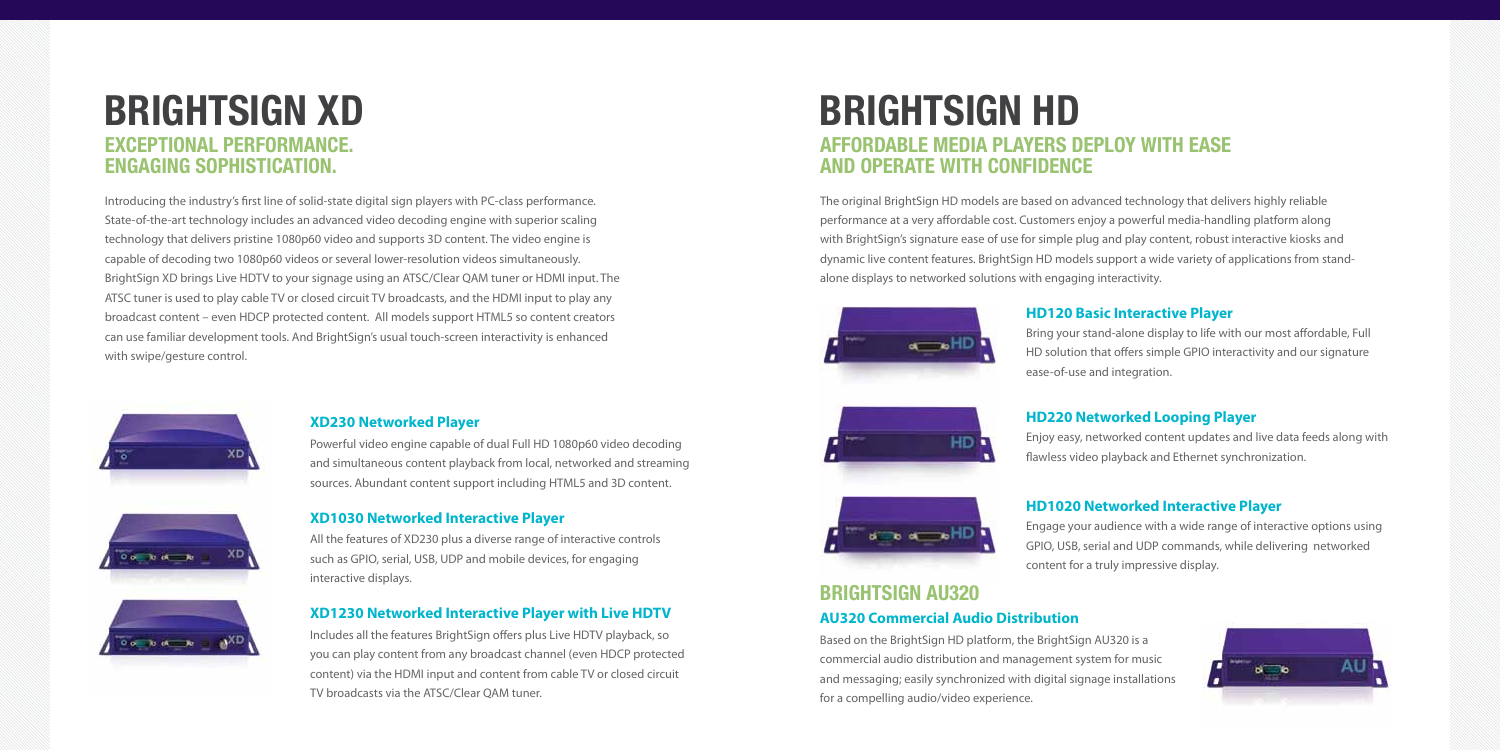### **INTEGRATED DISPLAY SOLUTION FEATURING BRIGHTSIGN**

BrightSign's complete line of digital sign controllers have been integrated into a new display package provided by Bi-Search International, Inc. (BSI). This all-inclusive digital signage solution includes BSI's Full HD commercial grade display and a mounted and connected BrightSign player. Highly affordable and simple to deploy, this packaged solution supports a wide variety of applications from basic looping videos to engaging interactivity, synchronized video walls, networking, and more.

#### **Features**

- BSI commercial monitor, 42" or 47" Full HD utilizing LG Display's IPS technology
- Display can be mounted in landscape or portrait mode
- <sup>l</sup> BrightSign player pre-mounted and connected to power and HDMI
- BrightAuthor software for easy creation, publishing and networking of presentations
- BrightControl functionality to control screen functions such as power and volume via the HDMI connection using CEC commands



### **powerful, portable S**

Engineered to meet the highest standards in quality and reliability, the BrightSign TD1012 solid-state tabletop display tower is a freestanding, all-inclusive digital signage solution.

Ready to use right out of the box (no PC, external power or wiring required) the BrightSign TD1012 features an attractive yet durable steel enclosure with a built-in 12.5" screen and solid-state media player.

The battery-operated TD1012 can be placed exactly where signage is most needed – and its wireless networking keeps content fresh and relevant. Simply add your content for an instant digital sign that fits easily on a merchandise table, checkout counter or window display.

#### **BrightSign TD1012**

- Built-in solid-state media player
- Looping playback of videos and images
- 12.5" high resolution portrait screen
- Battery life of more than 12 hours
- SD or USB card slot for content storage
- $\cdot$  Wi-Fi networking support 802.11 a/b/g/n
- Custom paint colors optional
- Rear power switch and adaptor plug
- Includes power adaptor
- Dimensions:  $10.5 \times 19.9 \times 9.9$ " or 266.7 x 505.5 x 251.5mm *(wxhxd)*
- $\bullet$  Weight: 25 lbs / 11.5 kg

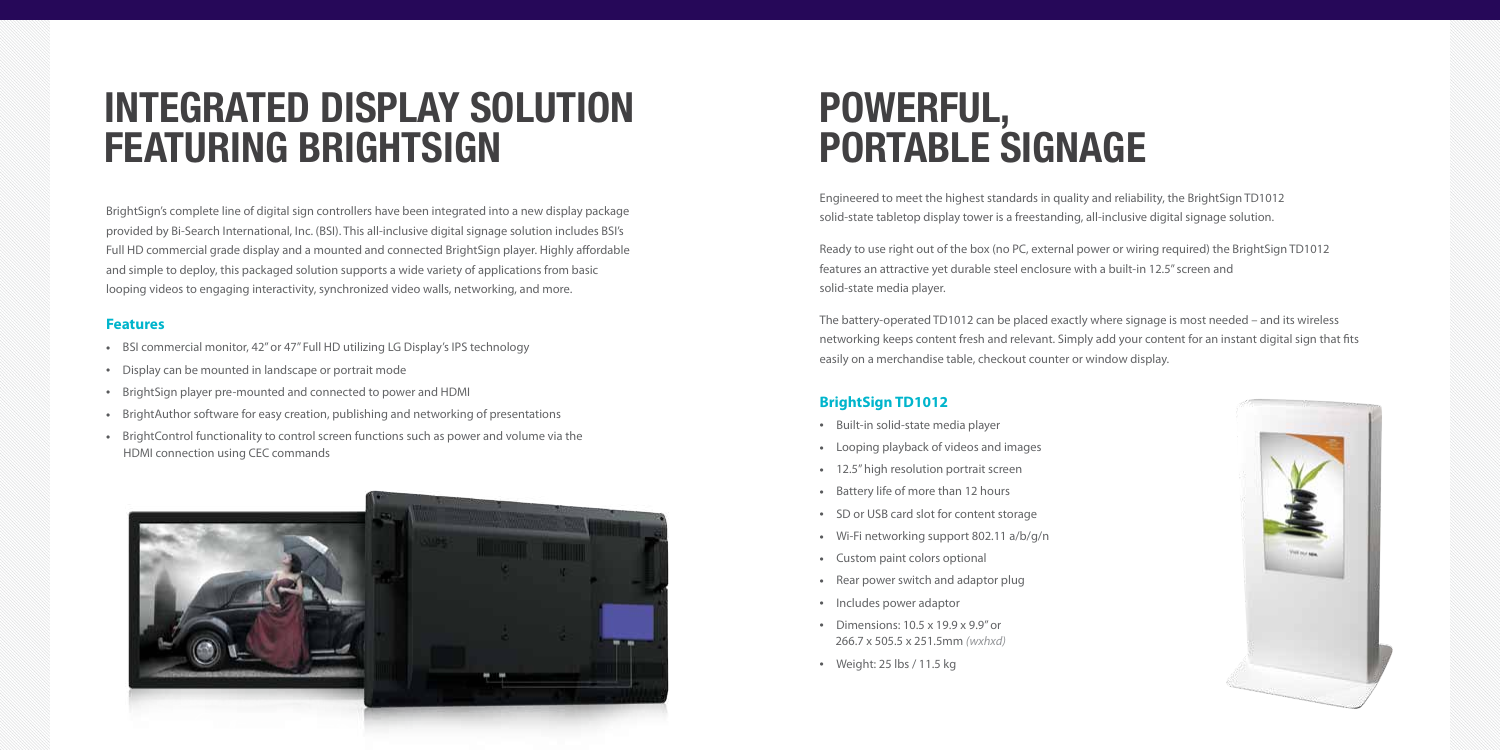# **Free brightauthor software**

### **Easy Creation, Publishing & Management of Presentations**

BrightSign's free BrightAuthor PC application takes the guesswork out of creating, publishing and managing presentations. Using an intuitive drag and drop interface, it provides templates and tools to build and distribute engaging signage.

#### **Create**

Design custom presentations with any number of zones to build looping or interactive playlists.

- • Enjoy intuitive visual tools to support any number of zones, simultaneous multiple video playback, Live TV, streaming media, images, tickers, RSS feeds and more.
- • Simple drag and drop of content into playlists builds looping displays effortlessly.
- • Use simple interactive widgets to trigger content playback from a touch, swipe, button push, sensed motion, mobile command, barcode scan and more.
- • Keep content fresh using simple URL links to incorporate live content such as Live Text or RSS and social media feeds from Twitter or Flickr.
- • Synchronize playback across multiple displays for video wall applications or between zones for coordinated content playback.



#### **Publish**

Create a complete presentation packet that's ready to distribute and playback on BrightSign devices.

- • Intuitive calendar scheduling and day-parting tool.
- • Automatically builds and packages content, playlists and controls to ensure a flawless presentation.
- • Effortless distribution of presentations to memory cards or a network location.
- • Publish once, yet update often dynamic playlists let you independently refresh a set of content without republishing the entire presentation.

#### **Network**

Access your BrightSign Network account to distribute, manage and monitor your presentations, networked units and content library remotely.

- • Secure logon automatically configures access to network account capabilities based on user assigned permissions.
- • Conveniently monitor and manage the activity and status of players remotely.
- • Easily distribute presentations across a multitude of players and network groups.
- • Remotely host and manage your content library.



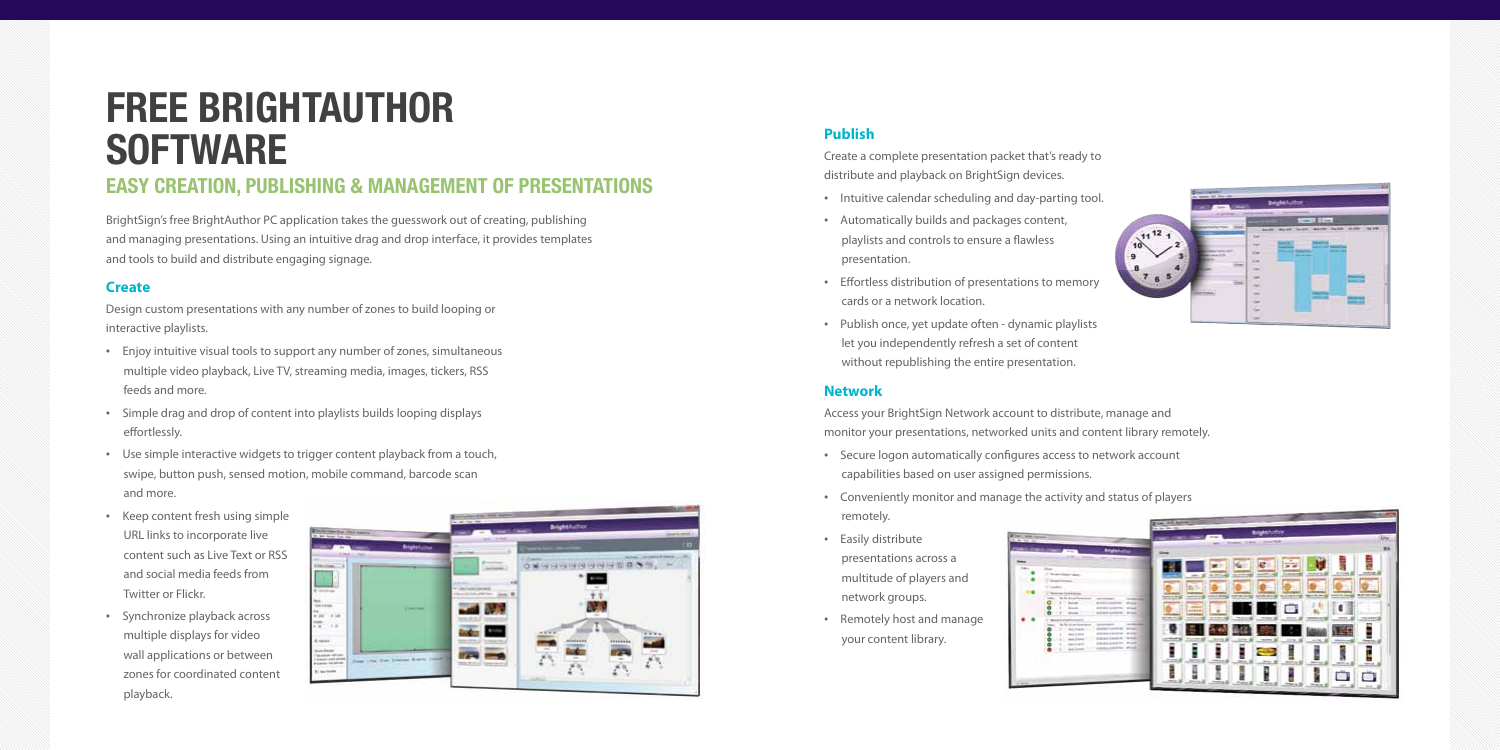### **BRIGHTSIGN NETWORKING SOLUTIONS**

#### **BrightSign Network**

BrightSign offers multiple networking options that make delivering remote content to one or one hundred units a breeze. BrightSign Network is an affordable and scalable, subscription-based hosted service, providing the complete infrastructure to serve and support your digital signage network. It makes delivering remote content to one or many players a breeze, and frees you from the complexities of hosting and maintaining your own network. BrightSign Network provides you with the tools and interface to:

- • Distribute presentations
- • Monitor the activity and status of displays
- • Assign user roles and permissions from a remote location
- • Perform network administrator functions
- • Manage networked players



### **BrightSign Network Enterprise Edition**

Created for organizations that must ensure the security of their data by maintaining their own private network, this packaged version of the BrightSign Network is available to qualified customers.

- • Host your own network to manage BrightSign players
- • Use all the features of BrightSign Network
- • Create accounts and divide user accounts into specific roles for managing the network
- • Sell subscriptions for use of your hosted network
- Manage your network within the security of your own server and firewall

#### **BrightSign Network Access**

The BrightSign Network is user-accessible using two included applications - BrighAuthor software and the BrightSign Network Web UI.



### **FREE NETWORKING SOLUTIONs**

Our free networking solutions are ideal for managing a small number of players in basic, low-maintenance situations where simplicity is key. Through the easy-to-use BrightAuthor PC application, you'll be able to network remote units either over the Internet or on a local area network, then easily send files and updates to remote BrightSign controllers.

#### **Simple File Networking**

- Distribute presentations to BrightSigns through a web folder
- Allows bandwidth throttling (specifying limits for content downloads within certain time periods)
- Convenient for managing players beyond the limited area of a local network

#### **Local Area Networking**

- **.** Distribute presentations to BrightSigns through a local network
- Convenient for management without an Internet connection
- Updates players immediately eliminates waiting for players to poll the web server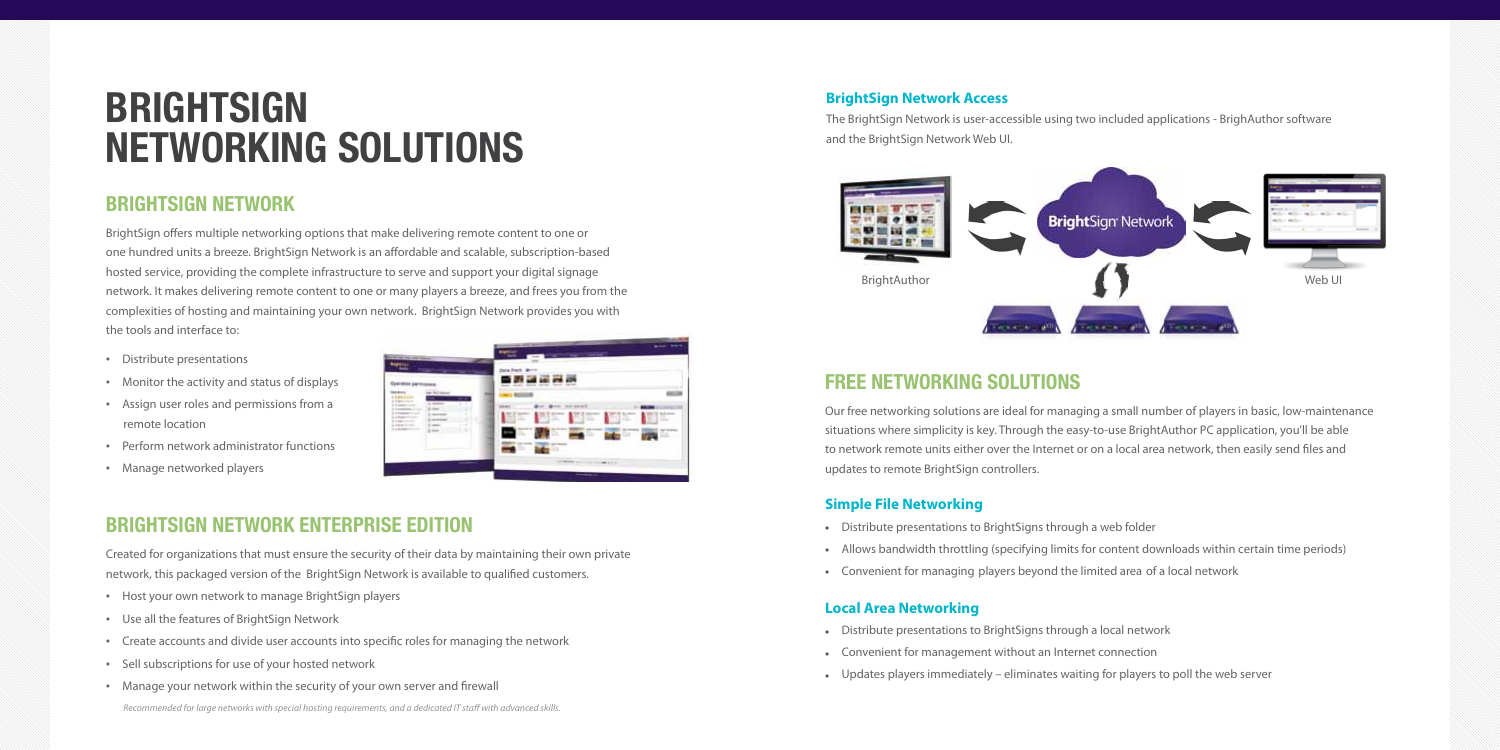### PRODUCT FEATURE COMPARISON TABLE

| MODEL                                                                            | HD120                              | HD220                       | HD1020                             | XD230               | XD1030                          | XD1230                                           |
|----------------------------------------------------------------------------------|------------------------------------|-----------------------------|------------------------------------|---------------------|---------------------------------|--------------------------------------------------|
|                                                                                  | <b>Basic Interactive</b><br>Player | Networked<br>Looping Player | Networked<br>Interactive<br>Player | Networked<br>Player | Networked<br>Interactive Player | Networked<br>Interactive and<br>Live HDTV Player |
| <b>VIDEO ENGINE PROCESSOR</b>                                                    |                                    |                             |                                    |                     |                                 |                                                  |
| Up to 256 MB of DRAM                                                             | $\mathsf X$                        | $\chi$                      | X                                  |                     |                                 |                                                  |
| Up to 1 GB DRAM                                                                  |                                    |                             |                                    | X                   | X                               | X                                                |
| Storage via SDXC (up to 2TB)                                                     | $\mathsf X$                        | $\mathsf X$                 | $\mathsf X$                        | $\mathsf X$         | $\mathsf X$                     | $\mathsf X$                                      |
| <b>VIDEO ENGINE DECODER</b>                                                      |                                    |                             |                                    |                     |                                 |                                                  |
| Decodes @ 25 Mbit/s                                                              | $\mathsf X$                        | $\chi$                      | X                                  | $\mathsf X$         | X                               | X                                                |
| 1920x1080@60p dual decoding                                                      |                                    |                             |                                    | X                   | X                               | X                                                |
| <b>MEDIA FORMATS</b>                                                             |                                    |                             |                                    |                     |                                 |                                                  |
| Video Codecs: MPEG-1, MPEG-2, H.264, WMV                                         | $\mathsf X$                        | $\mathsf X$                 | $\mathsf X$                        | $\mathsf X$         | $\mathsf X$                     | $\mathsf X$                                      |
| Video Containers: MPEG-2 transport and program streams, AVCHD/<br>BDAV, ASF, MP4 | X                                  | $\mathsf X$                 | $\mathsf X$                        | X                   | X                               | X                                                |
| 3D Video Codecs: MVC                                                             |                                    |                             |                                    | X                   | $\chi$                          | X                                                |
| 3D Capability (side-by-side, top-over-bottom)                                    | Χ                                  | $\mathsf X$                 | X                                  | X                   | X                               | X                                                |
| 3D Capability (frame-packing)                                                    |                                    |                             |                                    | $\mathsf X$         | $\mathsf X$                     | $\mathsf X$                                      |
| Images: BMP, JPEG, PNG                                                           | X                                  | X                           | X                                  | X                   | $\times$                        | X                                                |
| Audio: MP2, MP3, AAC, and WAV (AC3 is passed through)                            | $\mathsf{X}$                       | $\mathsf X$                 | X                                  | X                   | $\chi$                          | X                                                |
| Supports HTML5                                                                   |                                    |                             |                                    | Χ                   | $\mathsf X$                     | Χ                                                |
| <b>DISPLAY RESOLUTIONS*</b>                                                      |                                    |                             |                                    |                     |                                 |                                                  |
| PAL/NTSC                                                                         | $\mathsf X$                        | $\mathsf X$                 | $\mathsf X$                        | $\mathsf X$         | $\mathsf X$                     | $\mathsf X$                                      |
| 1080i/p, 720p, 576i/p, 480i/p                                                    | $\chi$                             | $\mathsf X$                 | X                                  | Χ                   | $\mathsf X$                     | Χ                                                |
| 800x600x60/75p, 1024x768x60/75p, 1280x768x60p, 1280x800x60p,<br>1360x768x60p     | $\mathsf X$                        | $\mathsf X$                 | X                                  | $\mathsf X$         | $\mathsf X$                     | $\mathsf X$                                      |
| 1280x960x60p, 1280x1024x60p, 1440x900x60p, 1600x1200x60p                         |                                    |                             |                                    | X                   | $\times$                        | X                                                |
| <b>CONNECTORS</b>                                                                |                                    |                             |                                    |                     |                                 |                                                  |
| Locking Power Connector                                                          |                                    |                             |                                    | $\mathsf X$         | $\times$                        | X                                                |
| SD Slot for SDHC and SDXC                                                        | $\mathsf X$                        | $\mathsf X$                 | $\mathsf X$                        | Χ                   | X                               | X                                                |
| Internal MicroSD Slot                                                            |                                    |                             |                                    | $\mathsf X$         | $\chi$                          | $\mathsf{X}$                                     |
| USB High Speed Host Port                                                         |                                    |                             | Χ                                  |                     | X (2 ports)                     | X (2 ports)                                      |
| GPIO Port (8 bi-directional)                                                     | $\mathsf X$                        |                             | $\mathsf X$                        |                     | $\mathsf X$                     | $\mathsf X$                                      |
| RS-232 Serial Port                                                               |                                    |                             | Χ                                  |                     | X                               | Χ                                                |
| 3.5mm Analog Stereo Audio Out                                                    | $\mathsf X$                        | $\mathsf X$                 | $\mathsf X$                        | $\mathsf X$         | $\chi$                          | $\mathsf X$                                      |
| S/PDIF Out                                                                       |                                    |                             |                                    |                     | $\mathsf X$                     | Χ                                                |
| 3.5mm IR Out                                                                     |                                    |                             |                                    | X                   | $\mathsf X$                     | $\mathsf X$                                      |

| <b>MODEL</b>                                                                  | HD120       | HD220                                                           | HD1020      | <b>XD230</b>                                                    | XD1030       | XD1230      |  |
|-------------------------------------------------------------------------------|-------------|-----------------------------------------------------------------|-------------|-----------------------------------------------------------------|--------------|-------------|--|
| <b>CONNECTORS CONTINUED</b>                                                   |             |                                                                 |             |                                                                 |              |             |  |
| <b>HDMI Out</b>                                                               | Χ           | Χ                                                               | X           | X                                                               | $\mathsf X$  | $\mathsf X$ |  |
| VGA Out (Component Video, Composite/S-Video)                                  | X           | $\mathsf X$                                                     | X           | $\overline{X}$                                                  | $\mathsf{X}$ | $\mathsf X$ |  |
| RF Input                                                                      |             |                                                                 |             |                                                                 |              | X           |  |
| <b>HDMI</b> Input                                                             |             |                                                                 |             |                                                                 |              | X           |  |
| Ethernet 10/100                                                               |             | Χ                                                               | Χ           | $\mathsf X$                                                     | Χ            | X           |  |
| LEDs                                                                          |             | Power, Error, Busy, Update                                      |             | Power, Error, Update, Network, Wi-Fi, Ethernet, Micro SD, SD    |              |             |  |
| <b>Reset Button</b>                                                           | $\mathsf X$ | Χ                                                               | Χ           | X                                                               | Χ            | Χ           |  |
| <b>FEATURES</b>                                                               |             |                                                                 |             |                                                                 |              |             |  |
| Looping Playlists & Multiple Content Zones                                    | $\mathsf X$ | $\mathsf X$                                                     | X           | $\mathsf X$                                                     | $\mathsf X$  | $\mathsf X$ |  |
| Multiple Video Zones                                                          |             |                                                                 |             | X                                                               | X            | X           |  |
| Accelerated JPEG Decompression                                                |             |                                                                 |             | $\overline{X}$                                                  | $\mathsf{X}$ | $\mathsf X$ |  |
| ATSC/Clear QAM Tuner to play live HDTV content (RF In)**                      |             |                                                                 |             |                                                                 |              | X           |  |
| HDMI Input to play live HDTV (including HDCP secured content)                 |             |                                                                 |             |                                                                 |              | X           |  |
| Video Wall Synchronization and Remote Interactivity (via Network<br>Commands) |             | X                                                               | X           | X                                                               | X            | X           |  |
| Text Ticker Feed and Subtitles                                                | X           | X                                                               | Χ           | $\chi$                                                          | $\mathsf X$  | $\mathsf X$ |  |
| Live Text, RSS and Twitter Feeds                                              |             | Χ                                                               | X           | $\mathsf X$                                                     | X            | X           |  |
| Supports Basic Touch Screen Interactivity                                     |             |                                                                 | X           |                                                                 | $\mathsf X$  | $\mathsf X$ |  |
| Supports Touch Screen and Swipe/Gesture Interactivity                         |             |                                                                 |             |                                                                 | Χ            | Χ           |  |
| Playback Scheduling and Day-Parting                                           | $\times$    | $\chi$                                                          | $\mathsf X$ | $\mathsf{X}$                                                    | $\mathsf{X}$ | X           |  |
| <b>Usage Tracking Statistics</b>                                              | X           | Χ                                                               | Χ           | $\mathsf X$                                                     | X            | X           |  |
| Real Time Clock                                                               | X           | X                                                               | X           | X                                                               | X            | $\times$    |  |
| Update Content via USB                                                        |             |                                                                 | Χ           |                                                                 | X            | X           |  |
| SOFTWARE                                                                      |             |                                                                 |             |                                                                 |              |             |  |
| Free BrightAuthor Software                                                    | $\mathsf X$ | $\mathsf X$                                                     | Χ           | $\mathsf X$                                                     | $\mathsf X$  | $\mathsf X$ |  |
| <b>BrightSign Networking Options</b>                                          |             | X                                                               | Χ           | X                                                               | X            | X           |  |
| <b>ACCESSORIES</b>                                                            |             |                                                                 |             |                                                                 |              |             |  |
| <b>USB Button Pads</b>                                                        |             |                                                                 | Χ           |                                                                 | X            | $\mathsf X$ |  |
| Wireless Module                                                               |             |                                                                 |             | $\mathsf X$                                                     | Χ            | Χ           |  |
| SDHC Class 4 Cards (various capacities)                                       | $\mathsf X$ | $\mathsf X$                                                     | X           |                                                                 |              |             |  |
| SDHC and MicroSD Class 10 Cards (various capacities)                          |             |                                                                 |             | X                                                               | X            | X           |  |
| <b>MISCELLANEOUS</b>                                                          |             |                                                                 |             |                                                                 |              |             |  |
| Dimensions                                                                    |             | 125 x 32 x 137mm (W x H x D) or 4.9 x 1.3 x 5.4 in. (W x H x D) |             | 168 x 42 x 149mm (W x H x D) or 6.6 x 1.7 x 5.9 in. (W x H x D) |              |             |  |
| Weight                                                                        |             | 471 grams or 16.6 oz                                            |             | 669 grams or 23.6 oz                                            |              |             |  |
| Power                                                                         |             | 5V/3A                                                           |             | 12V/3A                                                          |              |             |  |
| * Not all video modes are supported for both HDMI and VGA                     |             |                                                                 |             |                                                                 |              |             |  |

*\*\* DVB is not supported*